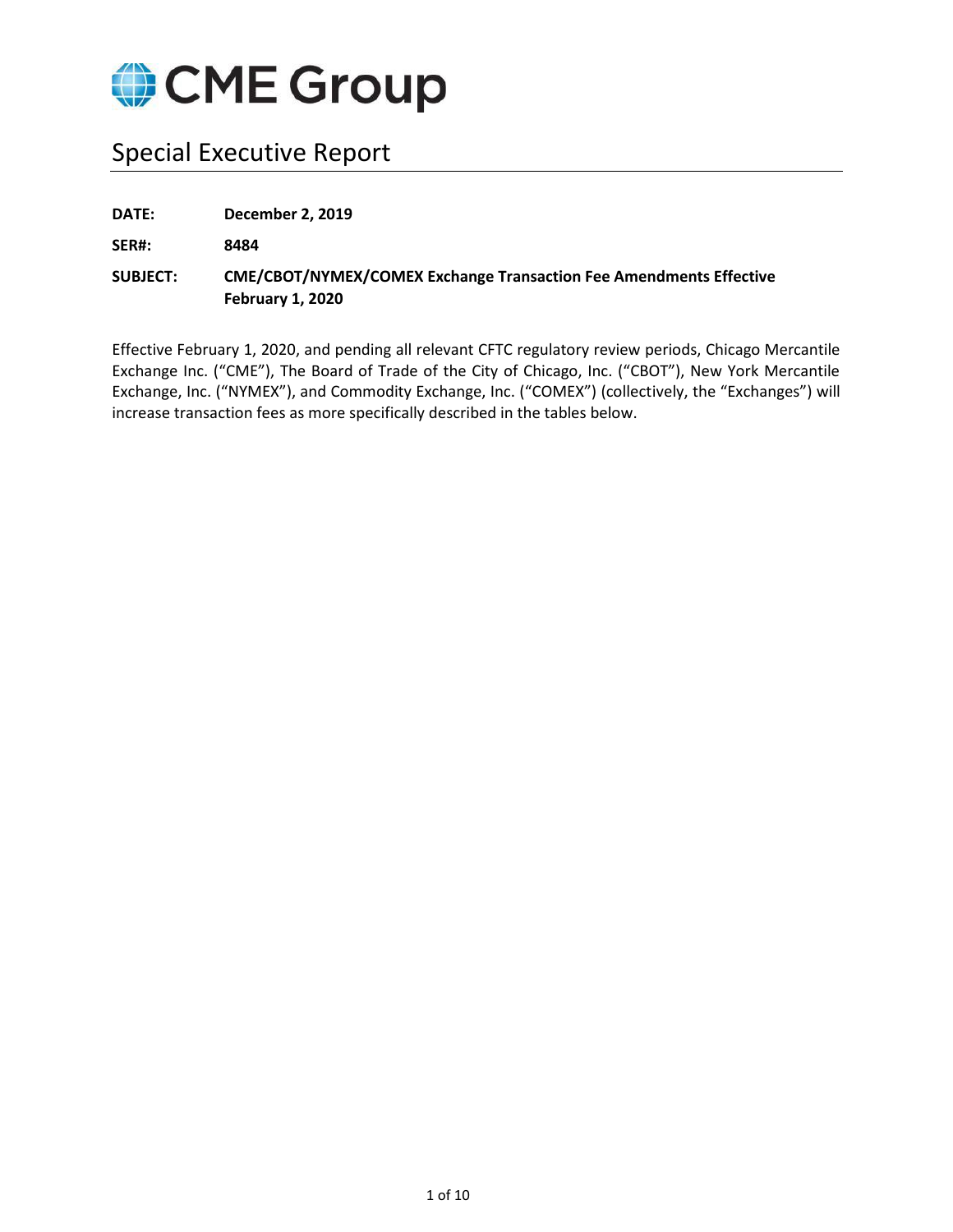## *-* **CME EQUITY FUTURES** fees shall be amended as follows:

o Exchange transaction fees for **CME E-mini Equity Index Futures** shall be amended as follows:

|                                                                                               |                                 |                | <b>CURRENT</b> | ***NEW***                  |                |  |
|-----------------------------------------------------------------------------------------------|---------------------------------|----------------|----------------|----------------------------|----------------|--|
|                                                                                               |                                 |                |                | <b>E-mini Equity Index</b> |                |  |
|                                                                                               | <b>Venue/ Transaction Type</b>  | <b>Futures</b> | <b>Options</b> | <b>Futures</b>             | <b>Options</b> |  |
|                                                                                               | Open Outcry   Delivery          | \$0.09         | \$0.09         | \$0.09                     | \$0.09         |  |
| <b>Individual Members</b><br><b>Clearing Equity Member Firms</b>                              | Globex                          | \$0.35         | \$0.35         | \$0.36                     | \$0.35         |  |
| Rule 106.J Equity Member Firms & Rule 106.J Qualified Subsidiaries                            | EFP   EFR   Block   BTIC   TACO | \$1.84         | \$1.84         | \$1.84                     | \$1.84         |  |
| Rule 106.I Member Firms & Rule 106.I Qualified Affiliates<br>Rule 106.S Member Approved Funds | Covered Fut & Opt Block         | \$0.36         |                | \$0.37                     |                |  |
|                                                                                               | Exercise   Assign   Future From | \$0.14         | \$0.14         | \$0.14                     | \$0.14         |  |
|                                                                                               | Open Outcry   Delivery          | \$0.21         | \$0.21         | \$0.21                     | \$0.21         |  |
|                                                                                               | Globex                          | \$0.47         | \$0.47         | \$0.48                     | \$0.47         |  |
| Rule 106.D Lessees<br>Rule 106.F Employees                                                    | EFP   EFR   Block   BTIC   TACO | \$1.96         |                | \$1.96                     | \$1.96         |  |
|                                                                                               | Covered Fut & Opt Block         | \$0.48         | \$1.96         | \$0.49                     |                |  |
|                                                                                               | Exercise   Assign   Future From | \$0.26         | \$0.26         | \$0.26                     | \$0.26         |  |
| Rule 106.R Electronic Corporate Member                                                        | Globex                          | \$0.50         |                | \$0.51                     | \$0.45         |  |
| (For other than Globex - See Non-Members)                                                     | Globex - BTIC   TACO            | \$2.14         | \$0.45         | \$2.14                     |                |  |
|                                                                                               | Open Outcry   Delivery          | \$0.39         | \$0.39         | \$0.39                     | \$0.39         |  |
|                                                                                               | Globex                          | \$0.60         | \$0.45         | \$0.61                     | \$0.45         |  |
| Rule 106.H and 106.N Firms<br><b>Clearing Non-Equity Member Firms</b>                         | EFP   EFR   Block   BTIC   TACO | \$2.14         |                | \$2.14                     |                |  |
|                                                                                               | Covered Fut & Opt Block         | \$0.61         | \$2.14         | \$0.62                     | \$2.14         |  |
|                                                                                               | Exercise   Assign   Future From | \$0.44         | \$0.44         | \$0.44                     | \$0.44         |  |
|                                                                                               | Open Outcry   Delivery          | \$0.35         | \$0.34         | \$0.35                     | \$0.34         |  |
|                                                                                               | Globex - Outrights              | \$1.13         | \$0.50         | \$1.18                     | \$0.50         |  |
| <b>CBOE Members</b>                                                                           | Globex - Spreads                | \$0.75         |                | \$0.80                     |                |  |
| (For S&P Products Only; N/A For All Other Products - See Non-Members)                         | EFP   EFR   Block   BTIC   TACO | \$2.10         | \$2.09         | \$2.10                     | \$2.09         |  |
|                                                                                               | Covered Fut & Opt Block         | \$1.14         |                | \$1.19                     |                |  |
|                                                                                               | Exercise   Assign   Future From | \$0.40         | \$0.39         | \$0.40                     | \$0.39         |  |
| Members Trading Outside of Division<br>(For other than Globex During ETH - See Non-Members)   | Globex - During ETH Only        | \$0.66         | \$0.54         | \$0.71                     | \$0.54         |  |
|                                                                                               | Open Outcry   Delivery          | \$0.40         | \$0.39         | \$0.40                     | \$0.39         |  |
|                                                                                               | Globex - Outrights              | \$1.18         | \$0.55         | \$1.23                     | \$0.55         |  |
| Non-Members                                                                                   | Globex - Spreads                | \$0.80         |                | \$0.85                     |                |  |
| (Including: CTA/Hedge Fund Incentive Program Participants)                                    | EFP   EFR   Block   BTIC   TACO | \$2.15         | \$2.14         | \$2.15                     | \$2.14         |  |
|                                                                                               | Covered Fut & Opt Block         | \$1.19         |                | \$1.24                     |                |  |
|                                                                                               | Exercise   Assign   Future From | \$0.45         | \$0.44         | \$0.45                     | \$0.44         |  |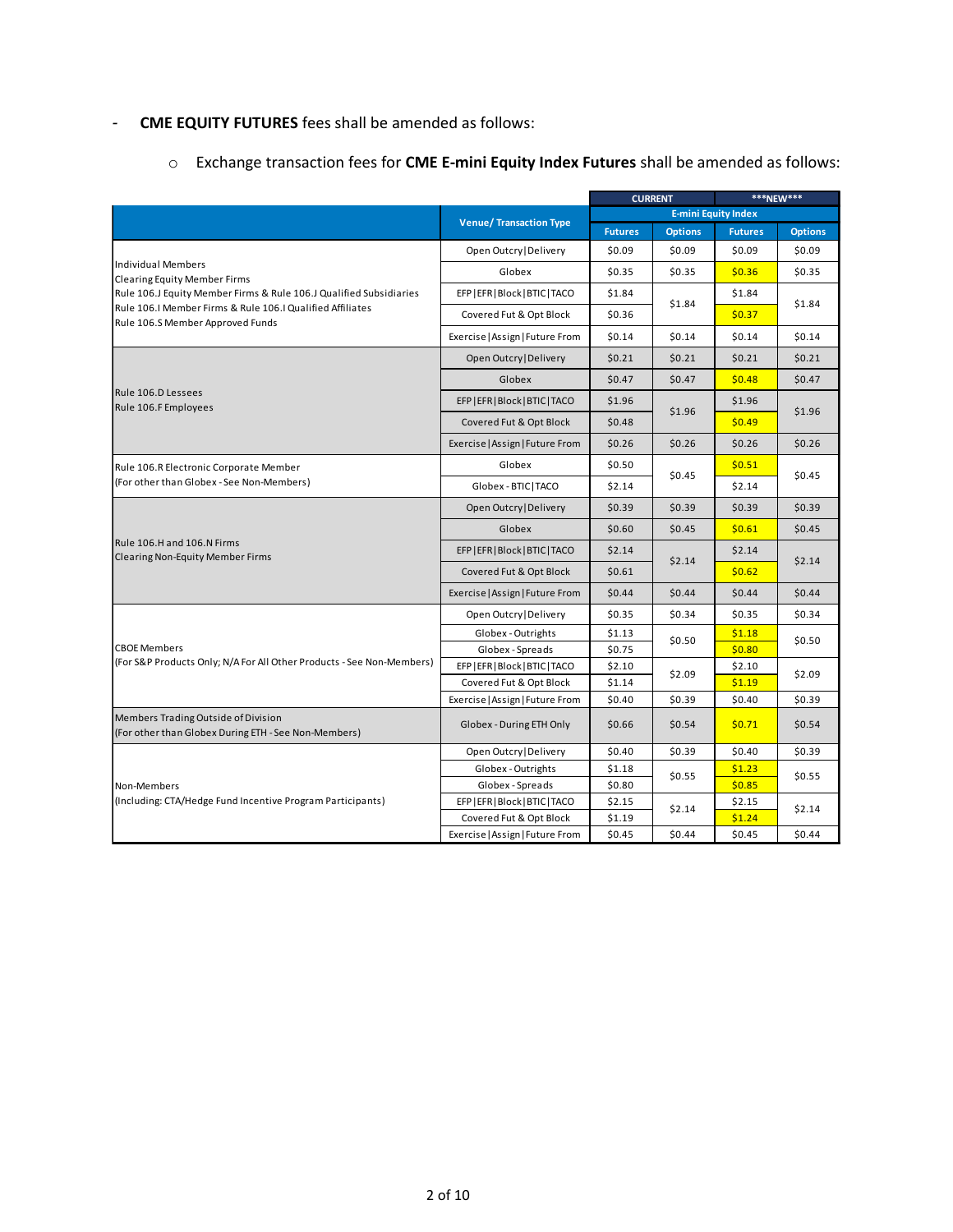#### *-* **CBOT EQUITY FUTURES** fees shall be amended as follows:

o Exchange transaction fees for **CBOT E-mini Dow Futures, CBOT Dow Total Return Index Futures, and CBOT Dow Jones Real Estate Futures** shall be amended as follows:

|              |                                                                                                               | <b>CURRENT</b>                                                          |                                   |                                                                  | ***NEW***                     |                                                                  |                        |
|--------------|---------------------------------------------------------------------------------------------------------------|-------------------------------------------------------------------------|-----------------------------------|------------------------------------------------------------------|-------------------------------|------------------------------------------------------------------|------------------------|
| <b>Type</b>  | <b>Account Owner</b>                                                                                          | <b>Trading Rights of</b><br><b>Individual Executing</b><br><b>Trade</b> | Venue/                            | <b>E-mini Dow</b><br>(\$5) & Dow<br><b>Total Return</b><br>index | DJ U.S. Real<br><b>Estate</b> | <b>E-mini Dow</b><br>(\$5) & Dow<br><b>Total Return</b><br>index | DJ U.S. Real<br>Estate |
|              |                                                                                                               |                                                                         | <b>Transaction</b><br><b>Type</b> | <b>F&amp;O</b>                                                   | <b>Futures</b>                | <b>F&amp;O</b>                                                   | <b>Futures</b>         |
|              |                                                                                                               |                                                                         | Globex                            | \$0.11                                                           | \$0.11                        | \$0.12                                                           | \$0.12                 |
|              | Individual Members                                                                                            | Member Account<br>Owner                                                 | EFP EFR Block                     | \$1.84                                                           | \$1.36                        | \$1.84                                                           | \$1.60                 |
| 1            |                                                                                                               |                                                                         | $BTIC^{(1)}$                      | \$1.84                                                           | \$1.36                        | \$1.84                                                           | \$1.60                 |
|              |                                                                                                               |                                                                         | Globex                            | \$0.26                                                           | \$0.26                        | \$0.27                                                           | \$0.27                 |
|              | <b>Individual Delegates</b>                                                                                   | Delegate Account<br>Owner                                               | EFP EFR Block                     | \$1.90                                                           | \$1.51                        | \$1.90                                                           | \$1.70                 |
|              |                                                                                                               |                                                                         | $BTIC^{(1)}$                      | \$1.90                                                           | \$1.51                        | \$1.90                                                           | \$1.70                 |
|              |                                                                                                               |                                                                         |                                   |                                                                  |                               |                                                                  |                        |
|              | Rule 106.J Equity Member Firms                                                                                |                                                                         | Globex                            | \$0.11                                                           | \$0.11                        | \$0.12                                                           | \$0.12                 |
|              | Rule 106.I Affiliate Equity Member Firms                                                                      | Member or Delegate                                                      | EFP   EFR   Block                 | \$1.84                                                           | \$1.36                        | \$1.84                                                           | \$1.60                 |
|              | Individual Equity Members (Other Member/Delegate executing the trade)                                         |                                                                         | <b>BTIC</b>                       | \$1.84                                                           | \$1.36                        | \$1.84                                                           | \$1.60                 |
|              | <b>Clearing Equity Member Firms</b>                                                                           |                                                                         | Globex                            | \$0.26                                                           | \$0.26                        | \$0.27                                                           | \$0.27                 |
| $\mathbf{z}$ | Rule 106.I Affiliate Membership Umbrella - Qualified Affiliate                                                | Non-Member                                                              | EFP EFR Block                     | \$1.90                                                           | \$1.51                        | \$1.90                                                           | \$1.70                 |
|              |                                                                                                               |                                                                         | <b>BTIC</b>                       | \$1.90                                                           | \$1.51                        | \$1.90                                                           | \$1.70                 |
|              | Rule 106.S. Family of Funds Equity Member Firms                                                               |                                                                         | Globex                            | \$0.26                                                           | \$0.26                        | \$0.27                                                           | \$0.27                 |
|              |                                                                                                               | Member, Delegate or<br>Non-Member                                       | EFP EFR Block                     | \$1.90                                                           | \$1.51                        | \$1.90                                                           | \$1.70                 |
|              |                                                                                                               |                                                                         | <b>BTIC</b>                       | \$1.90                                                           | \$1.51                        | \$1.90                                                           | \$1.70                 |
|              |                                                                                                               |                                                                         |                                   |                                                                  |                               |                                                                  |                        |
|              | Individual Non-Equity Members (Other Member/Delegate executing the trade)<br>Clearing Non-Equity Member Firms | Member, Delegate or                                                     | Globex                            | \$0.30                                                           | \$0.30                        | \$0.31                                                           | \$0.31                 |
|              | Rule 106.H Member Firms                                                                                       | Non-Member                                                              | EFP EFR Block                     | \$1.92                                                           | \$1.55                        | \$1.92                                                           | \$1.75                 |
|              | Rule 106.I Affiliate Trading Member Firms (w/ an owned seat)                                                  |                                                                         | <b>BTIC</b>                       | \$1.92                                                           | \$1.55                        | \$1.92                                                           | \$1.75                 |
|              | Individual Delegates (Other Member or Delegate executing the trade)                                           |                                                                         | Globex                            | \$0.49                                                           | \$0.49                        | \$0.50                                                           | \$0.50                 |
| з            | Rule 106.I Affiliate Trading Member Firms (w/a leased seat)                                                   | Member, Delegate or<br>Non-Member                                       | EFP EFR Block                     | \$1.94                                                           | \$1.74                        | \$1.94                                                           | \$1.84                 |
|              |                                                                                                               |                                                                         | <b>BTIC</b>                       | \$1.94                                                           | \$1.74                        | \$1.94                                                           | \$1.84                 |
|              |                                                                                                               |                                                                         | Globex                            | \$0.30                                                           | \$0.30                        | \$0.31                                                           | \$0.31                 |
|              | Rule 106.S. Family of Funds Trading Member Firms                                                              | Member, Delegate or<br>Non-Member                                       | EFP EFR Block                     | \$1.92                                                           | \$1.55                        | \$1.92                                                           | \$1.75                 |
|              |                                                                                                               |                                                                         | <b>BTIC</b>                       | \$1.92                                                           | \$1.55                        | \$1.92                                                           | \$1.75                 |
|              | Rule 106.R Electronic Corporate Member Firms                                                                  | Member, Delegate or                                                     | Globex                            | \$0.30                                                           | \$0.30                        | \$0.31                                                           | \$0.31                 |
| 4            | (For other than Globex - See Non-Members)                                                                     | Non-Member                                                              | Globex - BTIC                     | \$1.94                                                           | \$1.71                        | \$1.94                                                           | \$1.84                 |
|              |                                                                                                               |                                                                         | Globex                            | \$1.18                                                           | \$1.18                        | \$1.23                                                           | \$1.23                 |
| 5            | Non-Members                                                                                                   | N/A                                                                     | EFP   EFR   Block                 | \$2.15                                                           | \$1.91                        | \$2.15                                                           | \$2.05                 |
|              |                                                                                                               |                                                                         | <b>BTIC</b>                       |                                                                  |                               | \$2.15                                                           | \$2.05                 |
|              |                                                                                                               |                                                                         |                                   |                                                                  |                               |                                                                  |                        |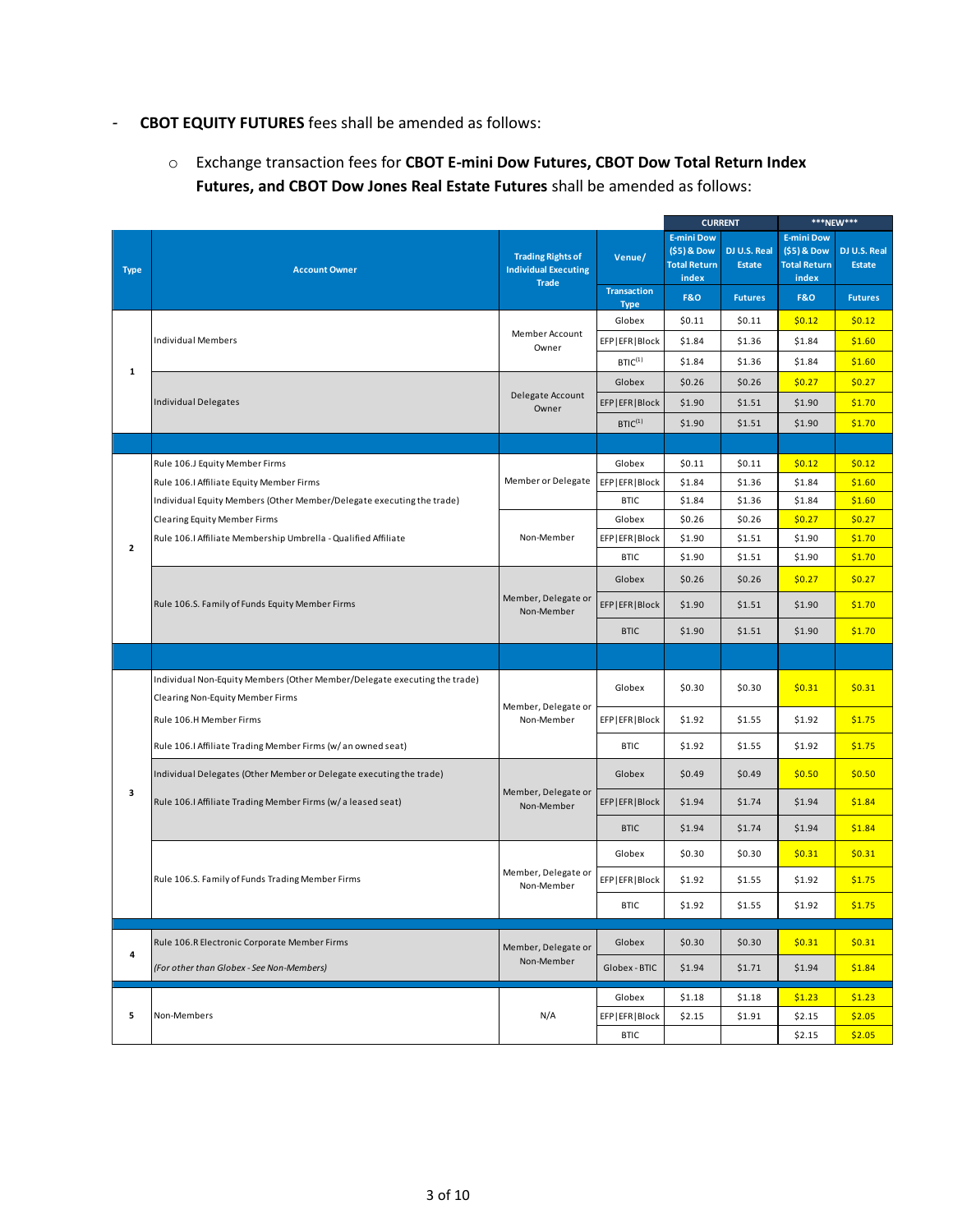- *-* **CME FX FUTURES** fees shall be amended as follows:
	- o *For Individual and Equity Members,* Exchange transaction fees for **CME FX Standard-Sized Futures** shall be amended as follows:

|                                                                       | <b>Venue/Transaction Type</b>   | <b>CURRENT</b>               |                | $***$ NFW*** |
|-----------------------------------------------------------------------|---------------------------------|------------------------------|----------------|--------------|
|                                                                       |                                 | <b>Futures &amp; Options</b> | <b>Futures</b> | Options      |
| Individual Members<br><b>Clearing Equity Member Firms</b>             | Open Outcry   Delivery          | \$0.07                       | \$0.07         | \$0.07       |
|                                                                       | Globex                          | \$0.32                       | \$0.34         | \$0.32       |
| Rule 106.J Equity Member Firms & Rule<br>106.J Qualified Subsidiaries | Globex - FX Link                | \$0.40                       | \$0.40         | \$0.40       |
| Rule 106.I Member Firms & Rule 106.I                                  | <b>EFPIEFR</b>                  | \$0.65                       | \$0.65         | \$0.65       |
| Qualified Affiliates                                                  | <b>Block</b>                    | \$1.07                       | \$1.07         | \$1.07       |
| Rule 106.S Member Approved Funds                                      | Exercise   Assign   Future From | \$0.12                       | \$0.12         | \$0.12       |

o *For Individual and Equity Members,* volume discounts on Exchange transaction fees for **CME FX Futures** shall be amended as follows:

|                                              | <b>CURRENT</b>          |                 | ***NEW***           |                 |  |
|----------------------------------------------|-------------------------|-----------------|---------------------|-----------------|--|
| <b>Member Firms &amp; Individual Members</b> | <b>FX Futures</b>       |                 | <b>FX Futures</b>   |                 |  |
|                                              | & E-mini FX Futures     |                 | & E-mini FX Futures |                 |  |
|                                              | Average Daily           | Exchange        | Average Daily       | Exchange        |  |
| Eligible Participants                        | <b>Volume Threshold</b> | Fee:            | Volume Threshold    | Fee:            |  |
|                                              | (Sides)                 | <b>Discount</b> | (Sides)             | <b>Discount</b> |  |
| <b>Individual Members</b>                    | $0 - 6,500$             | none            | $0 - 6,500$         | none            |  |
| <b>Clearing Members</b>                      | $6,501 - 15,000$        | \$0.12          | $6,501 - 15,000$    | \$0.15          |  |
| Rule 106.J Equity Member Firms               | 15,001 - 32,000         | \$0.17          | >15.000             | \$0.20          |  |
| Rule 106.I Members                           | 32,001 - 65,000         | \$0.19          |                     |                 |  |
| Rule 106.S Member Approved Funds             | >65.000                 | \$0.21          |                     |                 |  |

- *-* **CME INTEREST RATE OPTIONS** fees shall be amended as follows:
	- o *For Individual and Equity Members,* Exchange transaction fees for **CME Interest Rate Options** shall be amended as follows:

|                                                                                                                                 |                                 | <b>CURRENT</b>       | ***NEW***            |
|---------------------------------------------------------------------------------------------------------------------------------|---------------------------------|----------------------|----------------------|
|                                                                                                                                 |                                 | <b>Interest Rate</b> | <b>Interest Rate</b> |
| Fees are charged per side (both buy and sell side) per contract.                                                                | <b>Venue/Transaction Type</b>   | <b>Options</b>       | <b>Options</b>       |
| Individual Members                                                                                                              | Open Outcry   Delivery          | \$0.15               | \$0.17               |
| Clearing Equity Member Firms                                                                                                    | Globex                          | \$0.22               | \$0.22               |
| Rule 106.J Equity Member Firms & Rule 106.J Qualified Subsidiaries<br>Rule 106.I Member Firms & Rule 106.I Qualified Affiliates | <b>EFPIEFRIBIOCK</b>            | \$0.34               | \$0.34               |
| Rule 106.S Member Approved Funds                                                                                                | Exercise   Assign   Future From | \$0.14               | \$0.14               |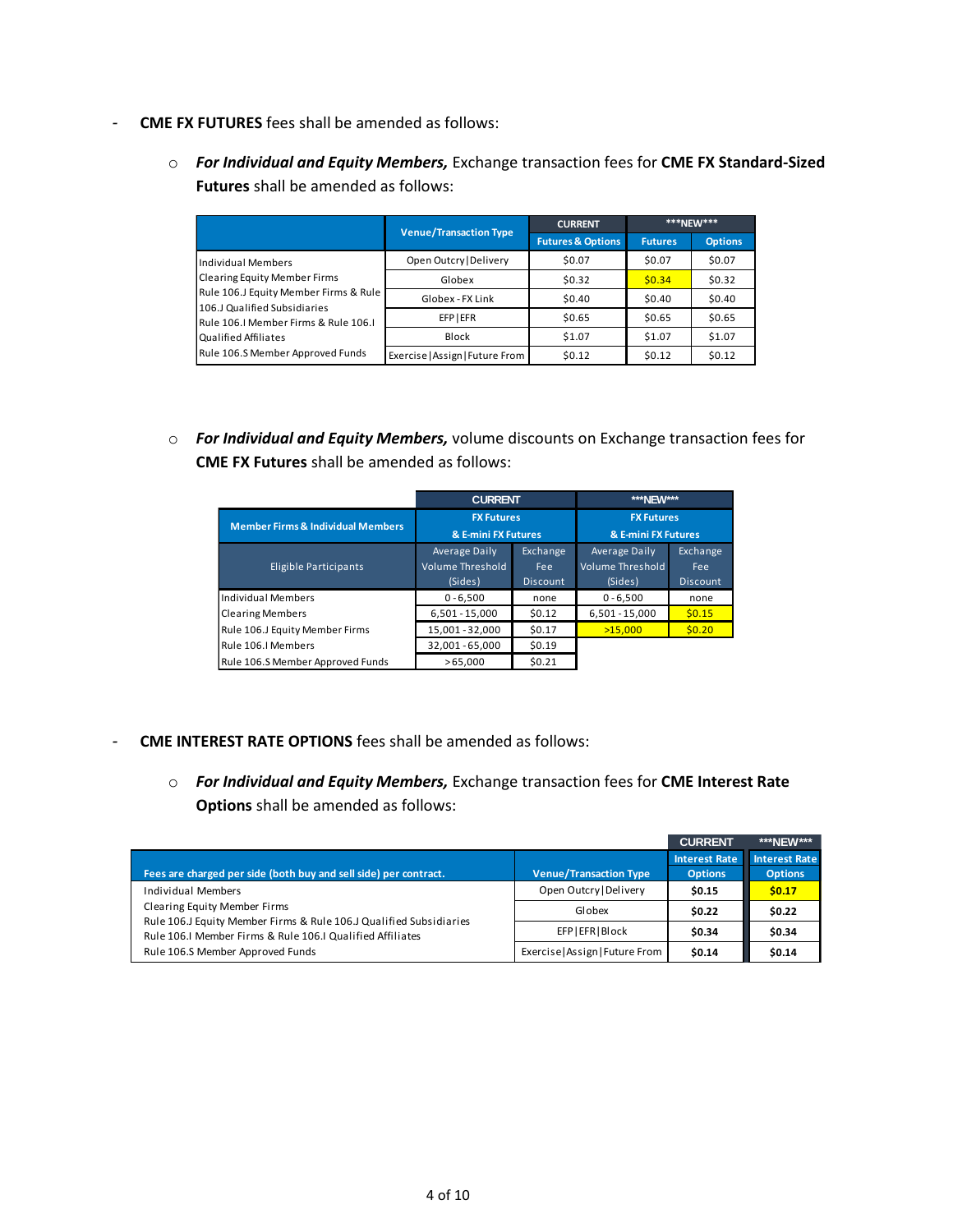o *For Non-Members,* Exchange transaction fees for **CME Interest Rate Options** shall be amended as follows:

|                                                                                          |                                 | <b>CURRENT</b>       | ***NEW***            |
|------------------------------------------------------------------------------------------|---------------------------------|----------------------|----------------------|
|                                                                                          |                                 | <b>Interest Rate</b> | <b>Interest Rate</b> |
| Fees are charged per side (both buy and sell side) per contract.                         | <b>Venue/Transaction Type</b>   | <b>Options</b>       | <b>Options</b>       |
|                                                                                          | Open Outcry   Delivery          | \$0.70               | \$0.75               |
|                                                                                          | Globex                          | \$0.89               | \$0.89               |
| Non-Members<br>(Including: CTA/Hedge Fund Incentive Program Participants & CBOE Members) | Globex - Bundles                | N/A                  | N/A                  |
|                                                                                          | EFP   EFR   Block               | \$0.99               | \$0.99               |
|                                                                                          | Exercise   Assign   Future From | \$0.69               | \$0.69               |

### *-* **CBOT INTEREST RATE OPTIONS** fees shall be amended as follows:

#### o Exchange transaction fees for **CBOT Treasury Options** shall be amended as follows:

|                         |                                                                                                                              |                                                               |                                   | Current ***NEW*                   |                                   |
|-------------------------|------------------------------------------------------------------------------------------------------------------------------|---------------------------------------------------------------|-----------------------------------|-----------------------------------|-----------------------------------|
| <b>Type</b>             | <b>Account Owner</b>                                                                                                         | <b>Trading Rights of Individual Executing</b><br><b>Trade</b> | Venue/<br><b>Transaction Type</b> | <b>Treasury</b><br><b>Options</b> | <b>Treasury</b><br><b>Options</b> |
|                         |                                                                                                                              |                                                               | Open Outcry                       |                                   |                                   |
|                         | <b>Individual Members</b>                                                                                                    | Member Account Owner                                          | Globex                            | \$0.13                            | \$0.14                            |
|                         |                                                                                                                              |                                                               | EFP EFR Block                     | \$0.88                            | \$0.89                            |
| 1                       |                                                                                                                              |                                                               | Open Outcry                       |                                   |                                   |
|                         | <b>Individual Delegates</b>                                                                                                  | Delegate Account Owner                                        | Globex                            | \$0.26                            | \$0.27                            |
|                         |                                                                                                                              |                                                               | EFP EFR Block                     | \$1.01                            | \$1.02                            |
|                         |                                                                                                                              |                                                               |                                   |                                   |                                   |
|                         | EQUITY MEMBERS (Individual Equity Members, Clearing Equity Member Firms and Equity Member Firms)                             |                                                               |                                   |                                   |                                   |
|                         | Rule 106.J Equity Member Firms                                                                                               |                                                               | Open Outcry                       | \$0.13                            | \$0.14                            |
|                         | Rule 106.I Affiliate Equity Member Firms                                                                                     | Member or Delegate                                            | Globex                            |                                   |                                   |
|                         | Individual Equity Members (Other Member/Delegate executing trade)                                                            |                                                               | EFP EFR Block                     | \$0.88                            | \$0.89                            |
| $\overline{2}$          | <b>Clearing Equity Member Firms</b>                                                                                          | Non-Member                                                    | Globex                            | \$0.22                            | \$0.23                            |
|                         | Rule 106.I Affiliate Membership Umbrella - Qualified Affiliate                                                               |                                                               | EFP EFR Block                     | \$0.88                            | \$0.89                            |
|                         |                                                                                                                              |                                                               | Open Outcry                       | \$0.17                            | \$0.18                            |
|                         | Rule 106.S Family of Funds Equity Member Firms                                                                               | Member, Delegate or Non-Member                                | Globex                            | \$0.22                            | \$0.23                            |
|                         |                                                                                                                              |                                                               | EFP EFR Block                     | \$0.88                            | \$0.89                            |
|                         |                                                                                                                              |                                                               |                                   |                                   |                                   |
|                         | TRADING MEMBERS (Individual Non-Equity Members, Clearing Non-Equity Member Firms and Non-Equity Member Firms)                |                                                               |                                   |                                   |                                   |
|                         | Individual Non-Equity Members (Other Member/Delegate executing trade)                                                        |                                                               | Open Outcry                       |                                   |                                   |
|                         | <b>Clearing Non-Equity Member Firms</b>                                                                                      | Member, Delegate or Non-Member<br>Globex                      |                                   | \$0.31                            | \$0.32                            |
|                         | Rule 106.H Member Firms                                                                                                      |                                                               |                                   |                                   |                                   |
|                         | Rule 106.I Affiliate Trading Member Firms (w/ an owned seat)                                                                 |                                                               | EFP EFR Block                     | \$1.01                            | \$1.02                            |
| $\overline{\mathbf{3}}$ |                                                                                                                              |                                                               | Open Outcry                       | \$0.44                            | \$0.45                            |
|                         | Individual Delegates (Other Member/Delegate executing trade)<br>Rule 106.I Affiliate Trading Member Firms (w/ a leased seat) | Member, Delegate or Non-Member                                | Globex                            |                                   |                                   |
|                         |                                                                                                                              |                                                               | EFP EFR Block                     | \$1.16                            | \$1.17                            |
|                         |                                                                                                                              |                                                               | Open Outcry                       |                                   |                                   |
|                         | Rule 106.S Family of Funds Trading Member Firms                                                                              | Member, Delegate or Non-Member                                | Globex                            | \$0.31                            | \$0.32                            |
|                         |                                                                                                                              |                                                               | EFP EFR Block                     | \$1.01                            | \$1.02                            |
|                         |                                                                                                                              |                                                               |                                   |                                   |                                   |
| 4                       | Rule 106.R Electronic Corporate Member Firms                                                                                 |                                                               |                                   |                                   |                                   |
|                         | (For Other than Globex - See Non-Members)                                                                                    | Member, Delegate or Non-Member                                | Globex                            | \$0.44                            | \$0.45                            |
|                         |                                                                                                                              |                                                               |                                   |                                   |                                   |
|                         |                                                                                                                              |                                                               | Open Outcry                       | \$0.75                            | \$0.76                            |
| 5                       | Non-Members                                                                                                                  | N/A                                                           | Globex                            | \$0.81                            | \$0.82                            |
|                         |                                                                                                                              |                                                               | EFP EFR Block                     | \$1.40                            | \$1.41                            |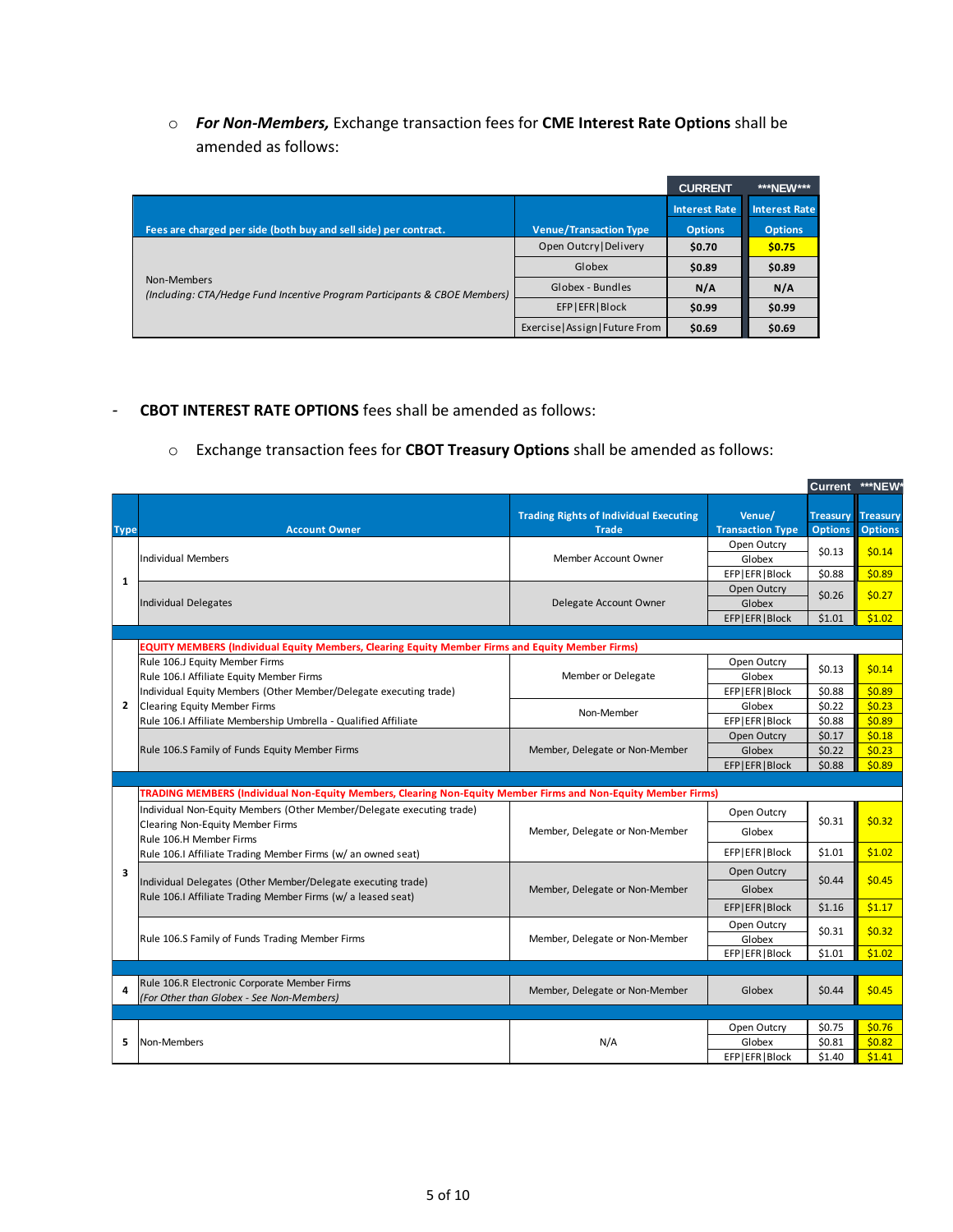- *-* **CME AGRICULTURAL FUTURES** fees shall be amended as follows:
	- o *For Equity Member Firms,* volume discounts on Exchange transaction fees for **CME Livestock Futures** shall be amended as follows:

| <b>CME Agricultural Product Volume Discounts</b>                                                    |                             |                                                      |                      |                     |  |  |  |  |  |
|-----------------------------------------------------------------------------------------------------|-----------------------------|------------------------------------------------------|----------------------|---------------------|--|--|--|--|--|
| On a tiered basis, the Exchange fee for electronically traded Livestock Futures will be reduced for |                             |                                                      |                      |                     |  |  |  |  |  |
|                                                                                                     | ***NFW***<br><b>CURRENT</b> |                                                      |                      |                     |  |  |  |  |  |
| <b>Member Firms</b>                                                                                 |                             | <b>Livestock Futures</b><br><b>Livestock Futures</b> |                      |                     |  |  |  |  |  |
|                                                                                                     | Average Daily               |                                                      | <b>Average Daily</b> |                     |  |  |  |  |  |
|                                                                                                     | Volume                      | <b>Exchange Fee</b>                                  | Volume               | <b>Exchange Fee</b> |  |  |  |  |  |
| <b>Eligible Participants</b>                                                                        | Threshold                   | <b>Discount</b>                                      | Threshold            | <b>Discount</b>     |  |  |  |  |  |
| <b>Clearing Members</b>                                                                             | $0 - 1,000$                 | none                                                 | $0 - 1,000$          | none                |  |  |  |  |  |
| Rule 106.J Equity Member Firms                                                                      | $1,001 - 2,000$             | \$0.11                                               | $1,001 - 2,500$      | \$0.16              |  |  |  |  |  |
| Rule 106.I Members                                                                                  | $2,001 - 3,000$             | \$0.21                                               | $2,501 - 7,500$      | \$0.21              |  |  |  |  |  |
| Rule 106.S Member Approved Funds                                                                    | > 3,000                     | \$0.31                                               | >7.500               | \$0.26              |  |  |  |  |  |

- *-* **CBOT AGRICULTURAL FUTURES AND OPTIONS** fees shall be amended as follows:
	- o *For Individual and Equity Members,* Exchange transaction fees for **CBOT Agricultural Futures and Options** shall be amended as follows:

|                          |                                                                                                         |                          |                         |              | <b>CURRENT</b>  |                |                        | ***NEW***           |                 |                |                        |
|--------------------------|---------------------------------------------------------------------------------------------------------|--------------------------|-------------------------|--------------|-----------------|----------------|------------------------|---------------------|-----------------|----------------|------------------------|
|                          |                                                                                                         |                          |                         |              | Mini-sized Ag,  |                |                        |                     | Mini-sized Ag,  |                |                        |
|                          |                                                                                                         | <b>Trading Rights of</b> |                         |              | <b>Blacksea</b> | Soybean        | <b>ICSO   Calendar</b> |                     | <b>Blacksea</b> | Soybean        | <b>ICSO   Calendar</b> |
|                          |                                                                                                         | <b>Individual</b>        | Venue/                  | Agricultural | Wheat/Corn      | <b>Crush</b>   | Spread                 | <b>Agricultural</b> | Wheat/Corn      | <b>Crush</b>   | <b>Spread</b>          |
| <b>Type</b>              | <b>Account Owner</b>                                                                                    | <b>Executing Trade</b>   | <b>Transaction Type</b> | Fut & Opt    | Fut & Opt       | <b>Options</b> | <b>Options</b>         | Fut & Opt           | Fut & Opt       | <b>Options</b> | <b>Options</b>         |
|                          |                                                                                                         |                          | Open Outcry             | \$0.18       | \$0.12          | \$0.60         | \$0.24                 | \$0.21              | \$0.15          | \$0.63         | \$0.27                 |
|                          |                                                                                                         | Member Account           | Globex                  | \$0.20       | \$0.20          | \$1.50         | \$0.34                 | \$0.23              | \$0.23          | \$1.53         | \$0.37                 |
| 1                        | Individual Members                                                                                      | Owner                    | <b>EFP</b>              | \$1.10       | \$1.07          | \$1.55         | \$1.19                 | \$1.10              | \$1.07          | \$1.55         | \$1.19                 |
|                          |                                                                                                         |                          | EFR                     | \$1.40       | \$1.37          | \$2.85         | \$1.49                 | \$1.40              | \$1.37          | \$2.85         | \$1.49                 |
|                          |                                                                                                         |                          | Block                   | \$1.20       | \$1.20          | \$2.50         | \$1.34                 | \$1.20              | \$1.20          | \$2.50         | \$1.34                 |
|                          |                                                                                                         |                          |                         |              |                 |                |                        |                     |                 |                |                        |
|                          | <b>EQUITY MEMBERS (Individual Equity Members, Clearing Equity Member Firms and Equity Member Firms)</b> |                          |                         |              |                 |                |                        |                     |                 |                |                        |
|                          | Rule 106.J Equity Member                                                                                |                          | Open Outcry             | \$0.18       | \$0.12          | \$0.60         | \$0.24                 | \$0.21              | \$0.15          | \$0.63         | \$0.27                 |
|                          | Firms                                                                                                   |                          | Globex                  | \$0.20       | \$0.20          | \$1.50         | \$0.34                 | \$0.23              | \$0.23          | \$1.53         | \$0.37                 |
|                          | Rule 106.I Affiliate Equity                                                                             | Member or                | EFP                     | \$1.10       | \$1.07          | \$1.55         | \$1.19                 | \$1.10              | \$1.07          | \$1.55         | \$1.19                 |
| $\overline{\phantom{a}}$ | Member Firms                                                                                            | Delegate                 | <b>EFR</b>              | \$1.40       | \$1.37          | \$2.85         | \$1.49                 | \$1.40              | \$1.37          | \$2.85         | \$1.49                 |
|                          | Individual Equity Members                                                                               |                          | <b>Block</b>            | \$1.20       | \$1.17          | \$2.50         | \$1.34                 | \$1.20              | \$1.17          | \$2.50         | \$1.34                 |
|                          | (Other Member/Delegate                                                                                  |                          | Globex                  | \$0.51       | \$0.46          | \$1.50         | \$0.96                 | \$0.51              | \$0.46          | \$1.50         | \$0.96                 |
|                          | executing trade)                                                                                        | Non-Member               | EFP                     | \$1.10       | \$1.07          | \$1.55         | \$1.19                 | \$1.10              | \$1.07          | \$1.55         | \$1.19                 |
|                          | <b>Clearing Equity Member</b>                                                                           |                          | EFR                     | \$1.40       | \$1.37          | \$2.85         | \$1.49                 | \$1.40              | \$1.37          | \$2.85         | \$1.49                 |
|                          | Firms                                                                                                   |                          | Block                   | \$1.20       | \$1.17          | \$2.50         | \$1.34                 | \$1.20              | \$1.17          | \$2.50         | \$1.34                 |

- *-* **NYMEX ENERGY OPTIONS** fees shall be amended as follows:
	- o *For Members,* Globex Day Rates for **NYMEX Energy Options** shall be removed as follows:

|    |                                          |                                | <b>CURRENT</b> | ***NEW***            |               |
|----|------------------------------------------|--------------------------------|----------------|----------------------|---------------|
|    |                                          | <b>Globex</b><br><b>Globex</b> |                |                      |               |
|    | <b>Symbol Product</b>                    | <b>Member</b><br>Day           | <b>Member</b>  | <b>Member</b><br>Day | <b>Member</b> |
| LO | Light Sweet Crude Oil Options            | 0.55                           | 0.70           | N/A                  | 0.70          |
| LN | Henry Hub Natural Gas Look-Alike Options | 0.55                           | 0.70           | N/A                  | 0.70          |
| ON | Henry Hub Natural Gas Options            | 0.55                           | 0.70           | N/A                  | 0.70          |
| OB | <b>RBOB Gasoline Options</b>             | 0.55                           | 0.70           | N/A                  | 0.70          |
| OH | <b>NY Harbor ULSD Option</b>             | 0.55                           | 0.70           | N/A                  | 0.70          |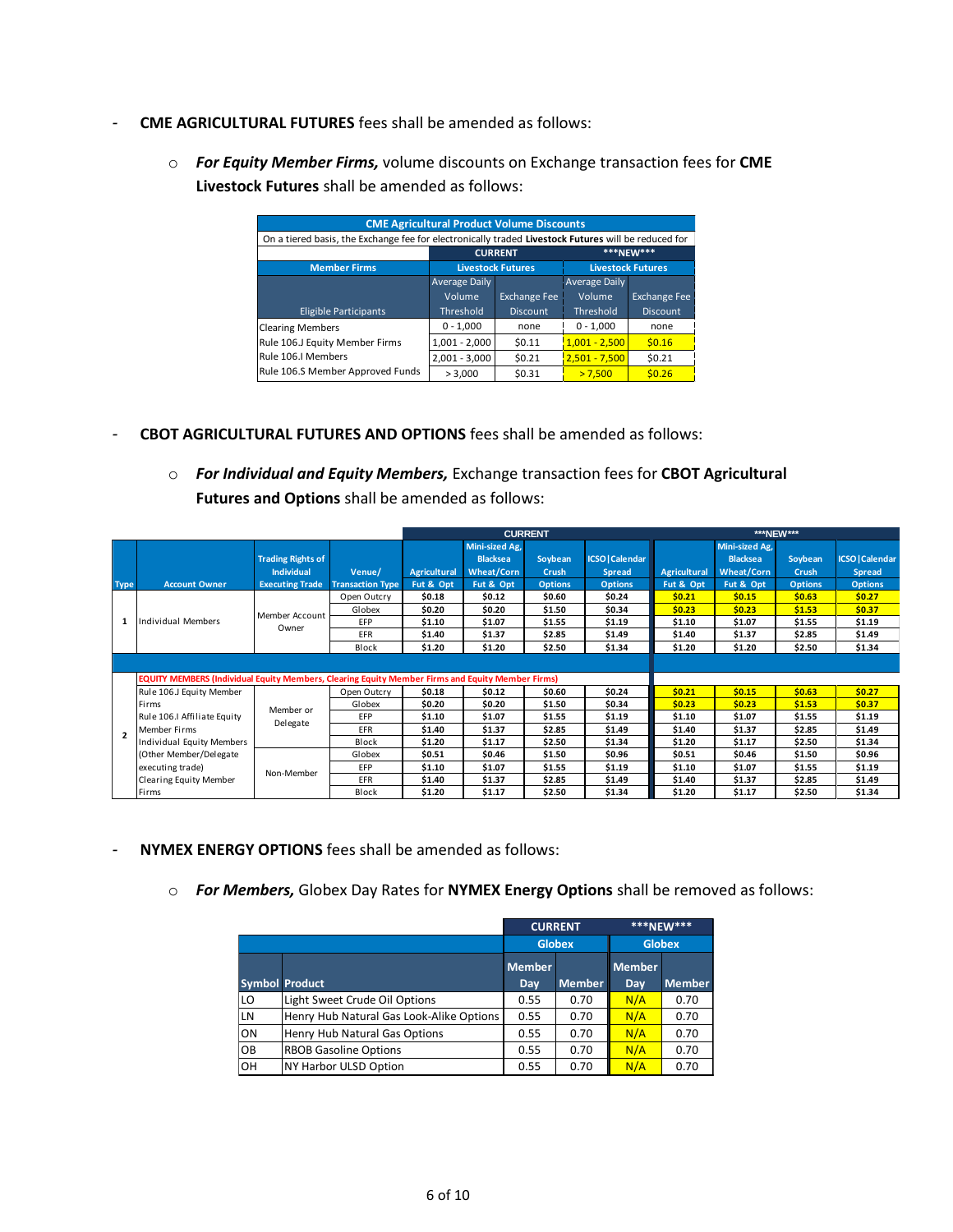- *-* **NYMEX/COMEX METALS OPTIONS** fees shall be amended as follows:
	- o *For Members,* Globex Day Rates for **NYMEX Metals Options** shall be removed as follows:

|        |                   |               | <b>CURRENT</b> | ***NEW***     |               |
|--------|-------------------|---------------|----------------|---------------|---------------|
|        |                   | <b>Globex</b> |                | <b>Globex</b> |               |
|        |                   | <b>Member</b> |                | <b>Member</b> |               |
| Symbol | Product           | Dav           | <b>Member</b>  | Day           | <b>Member</b> |
| PAO    | Palladium Options | 0.55          | 0.70           | N/A           | 0.70          |
| PO.    | Platinum Options  | 0.55          | 0.70           | N/A           | 0.70          |

o *For Members,* Globex Day Rates for **COMEX Metals Options** shall be removed as follows:

|                  |                         |                      | <b>CURRENT</b> | ***NEW***            |               |  |
|------------------|-------------------------|----------------------|----------------|----------------------|---------------|--|
|                  |                         |                      | <b>Globex</b>  | <b>Globex</b>        |               |  |
| Symbol           | Product                 | <b>Member</b><br>Day | <b>Member</b>  | <b>Member</b><br>Day | <b>Member</b> |  |
| H <sub>1</sub> E | Copper Weekly 1 Options | 0.55                 | 0.70           | N/A                  | 0.70          |  |
| H <sub>2</sub> E | Copper Weekly 2 Options | 0.55                 | 0.70           | N/A                  | 0.70          |  |
| H <sub>3</sub> E | Copper Weekly 3 Options | 0.55                 | 0.70           | N/A                  | 0.70          |  |
| H4E              | Copper Weekly 4 Options | 0.55                 | 0.70           | N/A                  | 0.70          |  |
| H <sub>5</sub> E | Copper Weekly 5 Options | 0.55                 | 0.70           | N/A                  | 0.70          |  |
| <b>HX</b>        | Copper Options          | 0.55                 | 0.70           | N/A                  | 0.70          |  |
| OG               | Gold Options            | 0.55                 | 0.70           | N/A                  | 0.70          |  |
| OG1              | Gold Weekly 1 Options   | 0.55                 | 0.70           | N/A                  | 0.70          |  |
| OG <sub>2</sub>  | Gold Weekly 2 Options   | 0.55                 | 0.70           | N/A                  | 0.70          |  |
| OG <sub>3</sub>  | Gold Weekly 3 Options   | 0.55                 | 0.70           | N/A                  | 0.70          |  |
| OG4              | Gold Weekly 4 Options   | 0.55                 | 0.70           | N/A                  | 0.70          |  |
| OG5              | Gold Weekly 5 Options   | 0.55                 | 0.70           | N/A                  | 0.70          |  |
| SO.              | Silver Options          | 0.55                 | 0.70           | N/A                  | 0.70          |  |
| <b>SO1</b>       | Silver Weekly 1 Options | 0.55                 | 0.70           | N/A                  | 0.70          |  |
| <b>SO2</b>       | Silver Weekly 2 Options | 0.55                 | 0.70           | N/A                  | 0.70          |  |
| SO <sub>3</sub>  | Silver Weekly 3 Options | 0.55                 | 0.70           | N/A                  | 0.70          |  |
| <b>SO4</b>       | Silver Weekly 4 Options | 0.55                 | 0.70           | N/A                  | 0.70          |  |
| <b>SO5</b>       | Silver Weekly 5 Options | 0.55                 | 0.70           | N/A                  | 0.70          |  |

o *For Non-Members,* Exchange transaction fees for **NYMEX Metals Options** shall be amended as follows:

|        |                         | <b>CURRENT</b>        | <b>***NEW***</b> |
|--------|-------------------------|-----------------------|------------------|
|        |                         | <b>Globex</b>         | <b>Globex</b>    |
| Symbol | Product                 | Non-Member Non-Member |                  |
| PAO    | Palladium Options       | 1.45                  | 1.50             |
| PO     | <b>Platinum Options</b> | 1.45                  | 1.50             |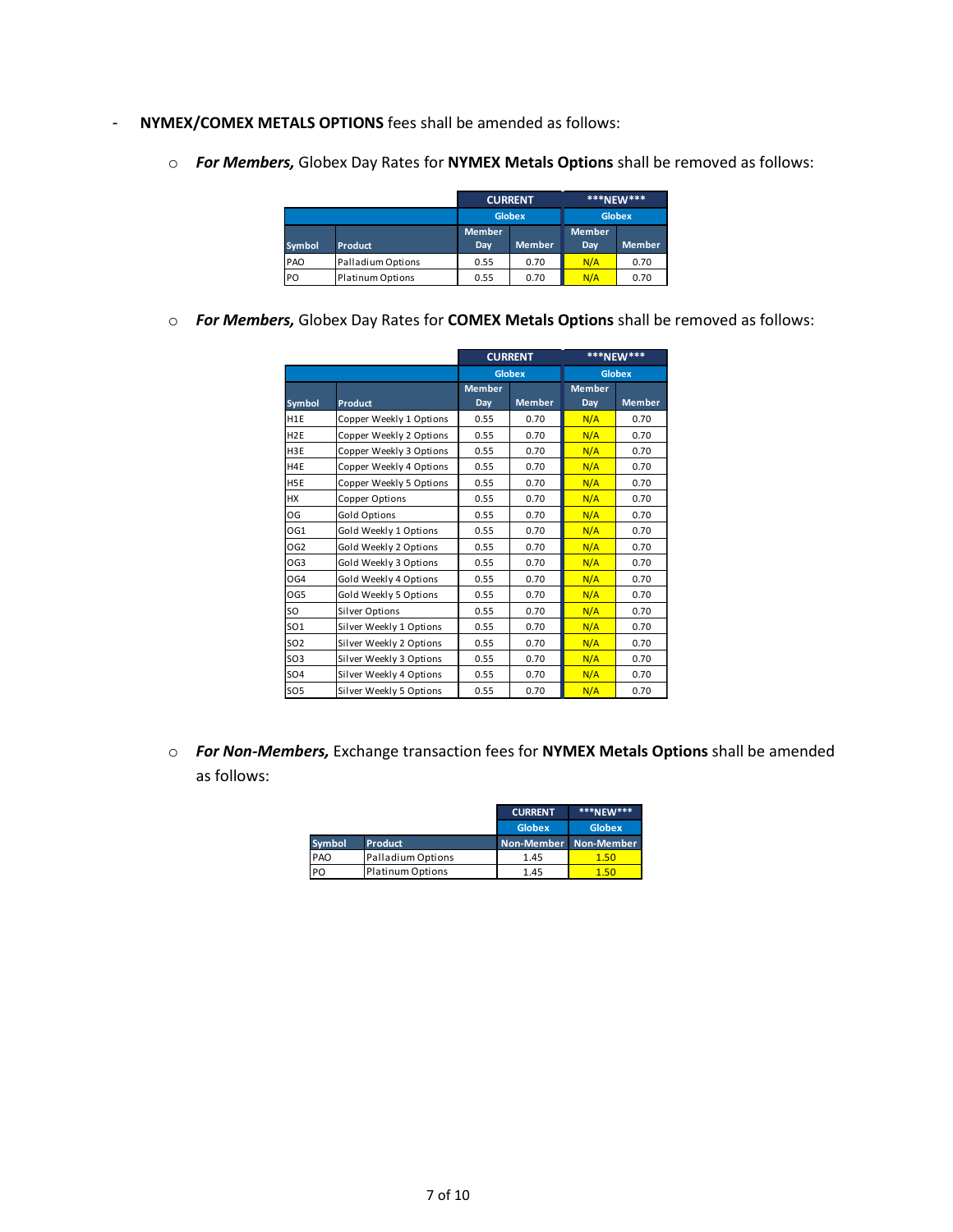o *For Non-Members,* Exchange transaction fees for **COMEX Metals Options** shall be amended as follows:

|                  |                         | <b>CURRENT</b>    | ***NEW***     |
|------------------|-------------------------|-------------------|---------------|
|                  |                         | <b>Globex</b>     | <b>Globex</b> |
| <b>Symbol</b>    | <b>Product</b>          | <b>Non-Member</b> | Non-Member    |
| H <sub>1</sub> E | Copper Weekly 1 Options | 1.45              | 1.50          |
| H <sub>2E</sub>  | Copper Weekly 2 Options | 1.45              | 1.50          |
| H3E              | Copper Weekly 3 Options | 1.45              | 1.50          |
| H4E              | Copper Weekly 4 Options | 1.45              | 1.50          |
| H5E              | Copper Weekly 5 Options | 1.45              | 1.50          |
| <b>HX</b>        | Copper Options          | 1.45              | 1.50          |
| OG               | Gold Options            | 1.45              | 1.50          |
| OG1              | Gold Weekly 1 Options   | 1.45              | 1.50          |
| OG <sub>2</sub>  | Gold Weekly 2 Options   | 1.45              | 1.50          |
| OG3              | Gold Weekly 3 Options   | 1.45              | 1.50          |
| OG4              | Gold Weekly 4 Options   | 1.45              | 1.50          |
| OG5              | Gold Weekly 5 Options   | 1.45              | 1.50          |
| SO               | Silver Options          | 1.45              | 1.50          |
| SO <sub>1</sub>  | Silver Weekly 1 Options | 1.45              | 1.50          |
| SO <sub>2</sub>  | Silver Weekly 2 Options | 1.45              | 1.50          |
| SO <sub>3</sub>  | Silver Weekly 3 Options | 1.45              | 1.50          |
| <b>SO4</b>       | Silver Weekly 4 Options | 1.45              | 1.50          |
| SO <sub>5</sub>  | Silver Weekly 5 Options | 1.45              | 1.50          |

- *-* **NYMEX/COMEX METALS FUTURES** fees shall be amended as follows:
	- o *For Members,* Globex Day Rates for **NYMEX Metals Futures** shall be amended or removed as follows:

|               | <b>CURRENT</b>                                            |                                |               | ***NEW***            |               |
|---------------|-----------------------------------------------------------|--------------------------------|---------------|----------------------|---------------|
|               |                                                           | <b>Globex</b><br><b>Globex</b> |               |                      |               |
| <b>Symbol</b> | <b>Product</b>                                            | <b>Member</b><br>Day           | <b>Member</b> | <b>Member</b><br>Day | <b>Member</b> |
| <b>BUS</b>    | U.S. Midwest Busheling Ferrous Scrap (AMM) Futures        | 2.00                           | 3.00          | N/A                  | 3.00          |
| <b>HR</b>     | U.S. Midwest Domestic Hot-Rolled Coil Steel Index Futures | 2.00                           | 3.00          | N/A                  | 3.00          |
| PA            | Palladium Futures                                         | 0.55                           | 0.70          | 0.60                 | 0.70          |
| <b>PL</b>     | <b>Platinum Futures</b>                                   | 0.55                           | 0.70          | 0.60                 | 0.70          |
| <b>UX</b>     | UxC Uranium U3O8 Futures                                  | 0.35                           | 0.60          | N/A                  | 0.60          |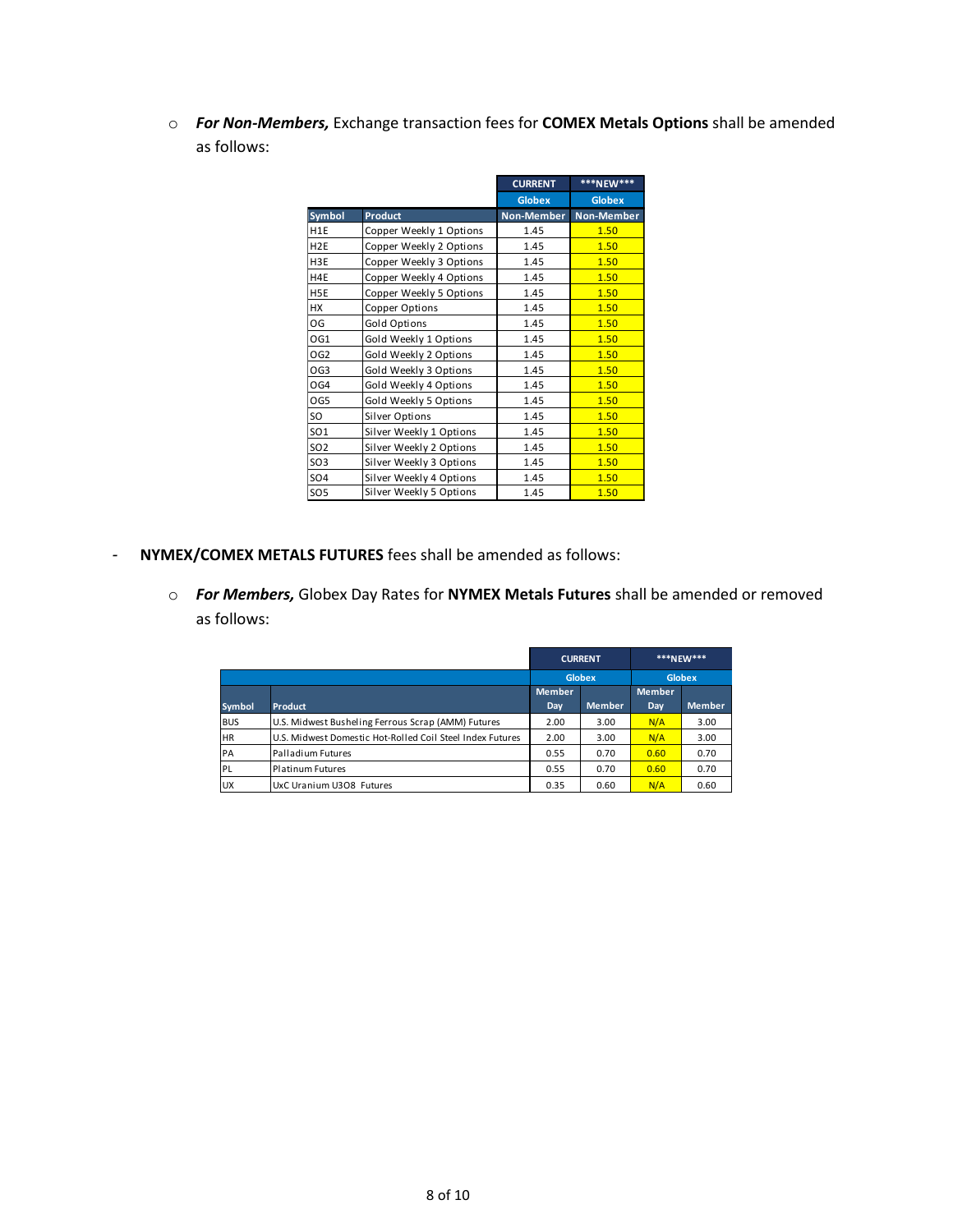o *For Members,* Globex Day Rates for **COMEX Metals Futures** shall be amended or removed as follows:

|            |                             | <b>CURRENT</b>                 |               | ***NEW***     |               |
|------------|-----------------------------|--------------------------------|---------------|---------------|---------------|
|            |                             | <b>Globex</b><br><b>Globex</b> |               |               |               |
|            |                             | <b>Member</b>                  |               | <b>Member</b> |               |
| Symbol     | <b>Product</b>              | Day                            | <b>Member</b> | Day           | <b>Member</b> |
| <b>ALI</b> | Aluminum Futures            | 0.55                           | 0.95          | N/A           | 0.95          |
| GC         | <b>Gold Futures</b>         | 0.55                           | 0.70          | 0.60          | 0.70          |
| <b>GCK</b> | Gold Kilo Futures           | 0.20                           | 0.25          | N/A           | 0.25          |
| HG         | <b>Copper Futures</b>       | 0.55                           | 0.70          | 0.60          | 0.70          |
| LED        | Lead Futures                | 0.55                           | 0.95          | N/A           | 0.95          |
| SGC        | Shanghai Gold (CNH) Futures | 0.55                           | 0.70          | 0.60          | 0.70          |
| SGU        | Shanghai Gold (USD) Futures | 0.55                           | 0.70          | 0.60          | 0.70          |
| <b>SI</b>  | <b>Silver Futures</b>       | 0.55                           | 0.70          | 0.60          | 0.70          |
| ZNC        | Zinc Futures                | 0.55                           | 0.95          | N/A           | 0.95          |

o *For Non-Members,* Exchange transaction fees for **NYMEX Metals Futures** shall be amended as follows:

|     |                             | <b>CURRENT</b>        | <b>***NEW***</b>      |  |
|-----|-----------------------------|-----------------------|-----------------------|--|
|     |                             | <b>Globex</b>         | <b>Globex</b>         |  |
|     | <b>Symbol Product</b>       | Non-<br><b>Member</b> | Non-<br><b>Member</b> |  |
| GC  | <b>Gold Futures</b>         | 1.50                  | 1.55                  |  |
| HG  | Copper Futures              | 1.50                  | 1.55                  |  |
| SGC | Shanghai Gold (CNH) Futures | 1.50                  | 1.55                  |  |
| SGU | Shanghai Gold (USD) Futures | 1.50                  | 1.55                  |  |
| lsı | Silver Futures              | 1.50                  | 1.55                  |  |

o *For Non-Members,* Exchange transaction fees for **NYMEX Metals Futures** shall be amended as follows:

|    |                         | <b>CURRENT</b> | ***NEW        |  |
|----|-------------------------|----------------|---------------|--|
|    |                         | <b>Globex</b>  | <b>Globex</b> |  |
|    | <b>Symbol Product</b>   | Non-           | Non-          |  |
|    |                         | <b>Member</b>  | <b>Member</b> |  |
| PA | Palladium Futures       | 1.50           | 1.55          |  |
| PL | <b>Platinum Futures</b> | 1.50           | 1.55          |  |

o For clarity, designated *COMEX member rates* for the below **NYMEX Metals** shall remain unchanged.

| <b>NYMEX Metals</b> | <b>Globex Exchange Fee</b>          |
|---------------------|-------------------------------------|
| Symbol              | <b>COMEX Individual Member Rate</b> |
| <b>BUS</b>          | 1.00                                |
| <b>FSF</b>          | 0.40                                |
| <b>HR</b>           | 1.00                                |
| <b>HRO</b>          | 1.00                                |
| ICT                 | 0.75                                |
| <b>PPS</b>          | 0.70                                |
| <b>TIC</b>          | 0.75                                |
| TIO                 | 0.75                                |
| <b>UX</b>           | 0.90                                |